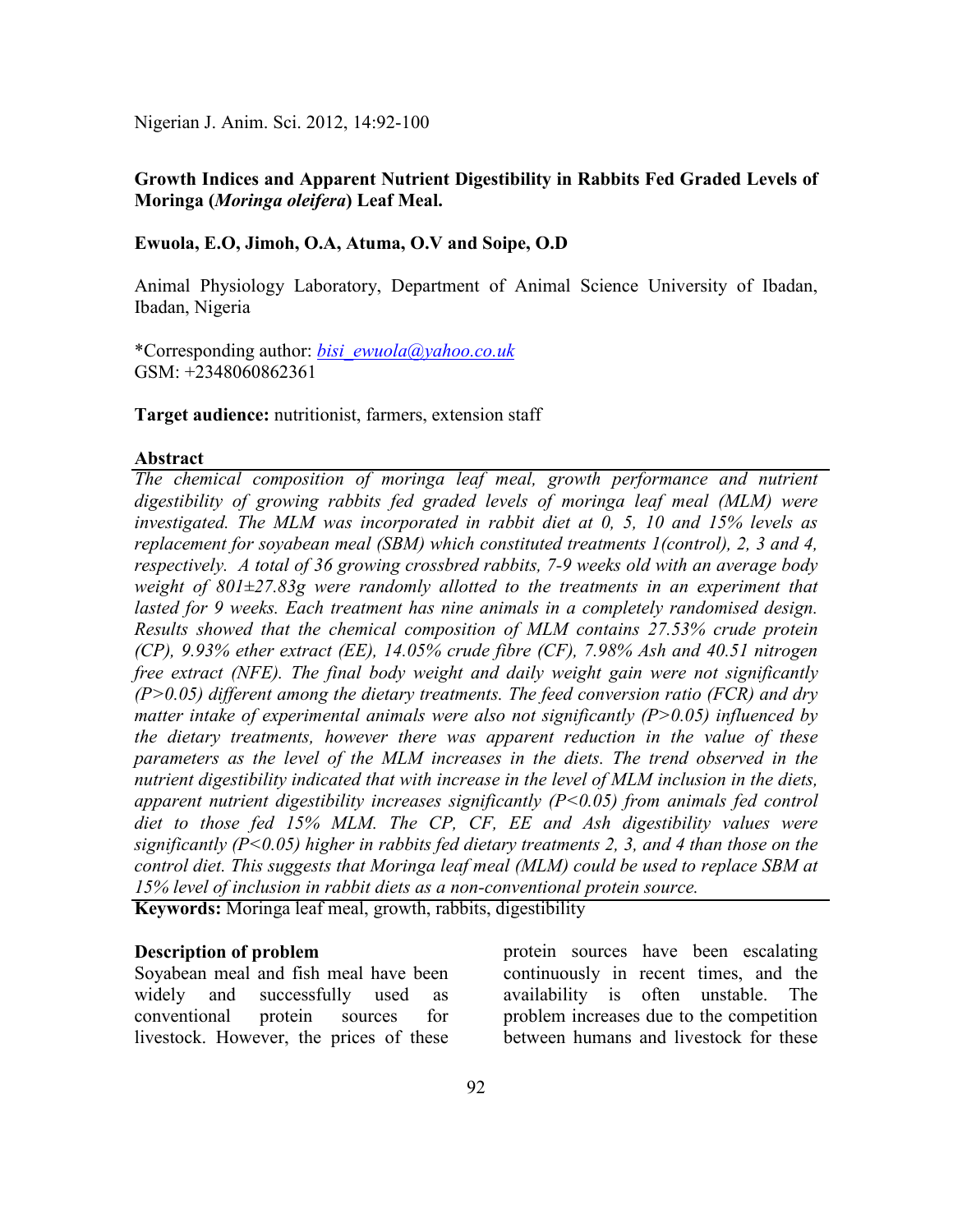protein ingredients as food. According to Odunsi (1) the rapid growth of human and livestock population, which is creating increased needs for food and feed in the less developed countries, demand that alternative feed resources must therefore be identified and evaluated. Surplus of cereals is generally not available; therefore, it is not advisable to develop a wholly grain-based feeding system. The recommended policy is to identify and use locally available feed resources to formulate diets that are balanced (2). There is the need to explore the use of non-conventional feed sources that have the capacity to yield the same output as conventional feeds at cheaper cost.

Nutrition is one of the factors that could limit productivity especially during pregnancy and lactation (3, 4). Any high protein ingredient could partially or completely be used as a substitute for soyabean meal or fishmeal as desirable to help reduce the cost of production, and ensure cheaper meat production. The economization of feed cost using cheaper and unconventional feed resources (5, 6, 7) is an important aspect of commercial rabbit production. One possible source of cheap protein is the leaf meals of some tropical legume browse plants. Leaf meals such as moringa do not only provide protein source but also some essential vitamins such as vitamins A and C, minerals and oxycarotenoids.

Recently, there has been interest in the utilization of moringa (*Moringa oleifera*) commonly called horseradish tree or drumstick tree, as a protein source for livestock (8, 9). Moringa leaves have

quality attributes that make it a potential replacement for soyabean meal in nonruminant diets. It can easily be established in the field and has good potential for forage production. Furthermore, there is the possibility of obtaining large amounts of high quality forage from moringa without expensive inputs due to favourable soil and climatic conditions for its growth. Sarwatt *et al*. (9) reported that moringa foliages are a potential inexpensive protein source for livestock feeding. The advantages of using moringa as a protein source in animal diet are numerous which include the fact that it is a perennial plant that can be harvested several times in one growing season and also has the potential to reduce feed cost. *Moringa oleifera* is in the group of high-yielding nutritious browse plants with every part having food value (10). Despite the high crude protein content of moringa leaf meal, there is little information available on the use of this unconventional feed resource, especially as an alternative protein supplement for rabbit production.

The present study was conducted to evaluate the chemical composition of moringa leaf meal, growth response and apparent nutrient digestibility of growing rabbits fed graded levels of *moringa oleifera* leaf meal as a replacement for soyabean meal.

# **Materials and Methods**

# *Experimental site and Moringa leaf meal*

The study was carried out at the Rabbitry Unit of the Teaching and Research Farm, University of Ibadan, Ibadan, Nigeria.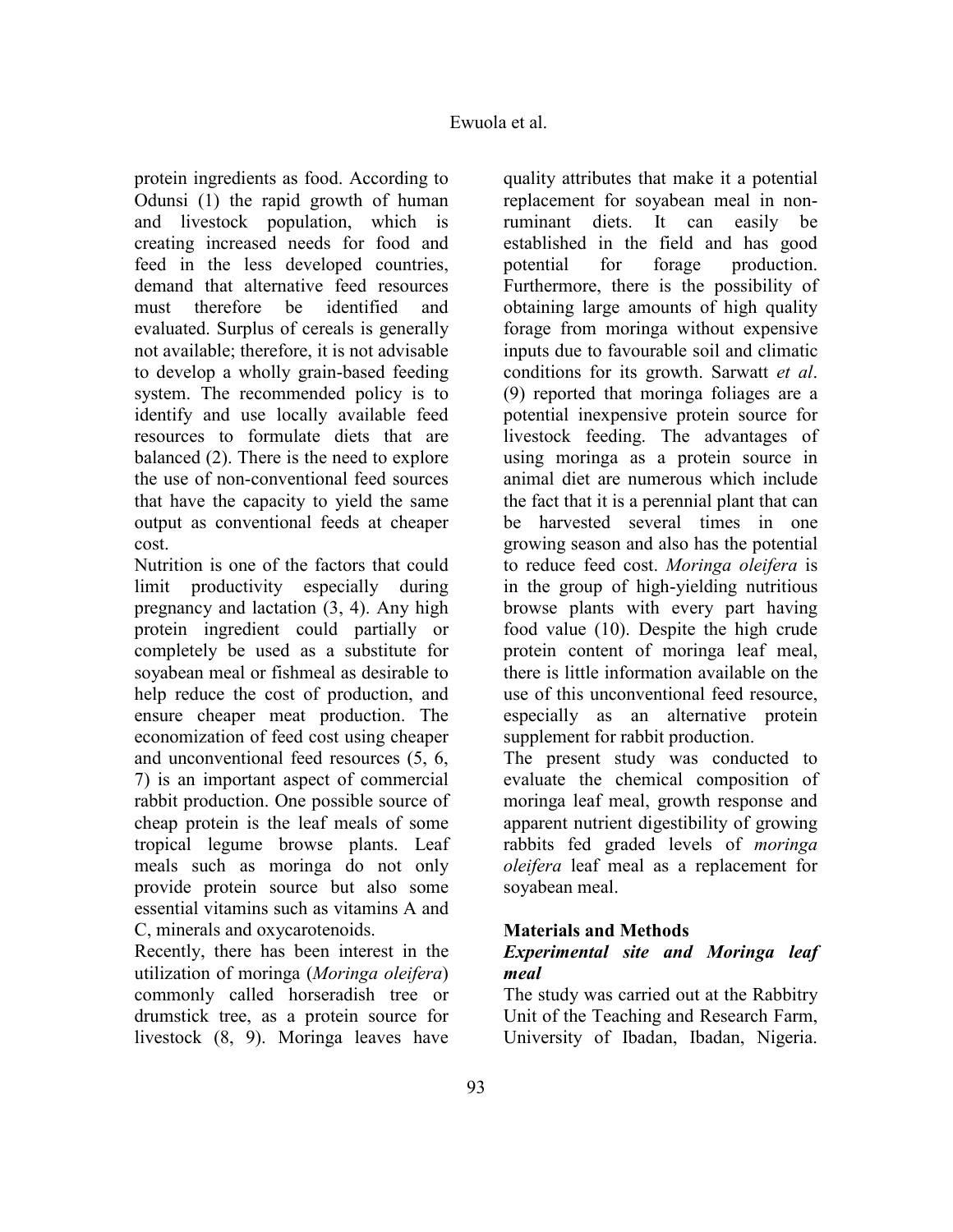Moringa leaf meal was obtained from National Centre for Genetic Resources, Research and and Biotechnology(NACGRAB), Moor Plantation, Ibadan and within the University premises. The harvested moringa leaves were air dried under a shed until they were crispy to touch while retaining their greenish colouration. The leaves were then milled to obtain a product herein referred to as moringa leaf meal (MLM). The MLM was analysed for its chemical composition as described by  $AOAC(11)$ .

### *Experimental diets*

The MLM was included in rabbit diets at 0%, 5%, 10%, 15% constituting treatments 1(control), 2, 3, and 4 respectively. The gross composition and chemical composition of experimental diets are shown in Tables 2 and 3. Thirtysix crossbred growing rabbits were used for the experiment. The rabbits used for the study were between 7 and 9 weeks of age with an average body weight of 801±27.83g and the experiment lasted for 9 weeks. The rabbits were acclimatized and quarantined during the physiological adjustment period of 2 weeks before the feeding trial. The animals were randomly allotted into the four dietary treatments with each treatment having nine replicates housed individually in 55cm x 50cm x 40cm wooden cages. The rabbits were weighed individually at the start of the experiment, thereafter at the end of

each week to determine the weekly live weight gain for the animal.

# *Experimental plan and parameters measured*

Feed intake (FI) was determined by finding the difference between the amount of feed supplied and the leftover feed for each replicate. Body weight and body weight gain (BWG) of the animals were measured weekly. Feed conversion ratio (FCR) was calculated from the ratio of feed intake to body weight gain during the experimental period. Feed consumed and faecal voided for six (6) days towards the end of the experimental period were measured, aliquot taken, oven dried and analyzed for proximate composition.

### *Laboratory analysis*

Proximate analysis of moringa leaf meal, feeds and faecal samples were carried out at Central Laboratory, Department of Animal Science, University of Ibadan, Ibadan as described by AOAC (11). The results were used to estimate the nutrient digestibility of the feed in the experimental rabbits.

#### *Data analysis*

All data obtained from the study were tested using one-way ANOVA at P=0.05 using the statistical analysis system (12) package.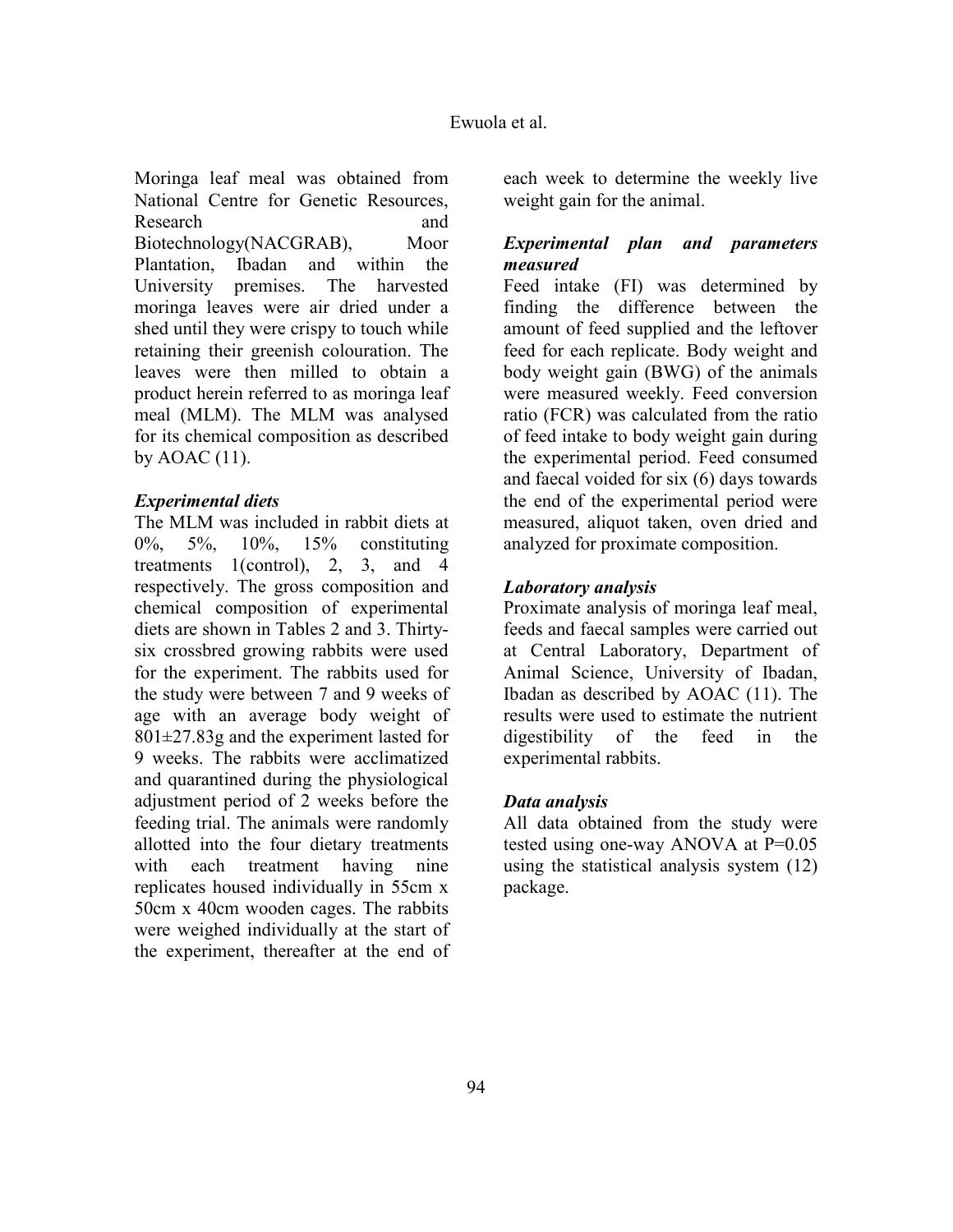|                             | Dietay inclusion levels of Moringa leaf meal (MLM), % |       |       |       |
|-----------------------------|-------------------------------------------------------|-------|-------|-------|
| Ingredient $(\% )$          | $\overline{0}$                                        | 5     | 10    | 15    |
| Maize                       | 15.00                                                 | 15.00 | 15.00 | 15.00 |
| Soybean meal                | 16.00                                                 | 11.00 | 6.00  | 1.00  |
| Moringa Leaf Meal           |                                                       | 5.00  | 10.00 | 15.00 |
| Groundnut cake              | 2.00                                                  | 4.20  | 7.10  | 10.22 |
| Palm karnel cake            | 20.00                                                 | 20.00 | 20.00 | 20.00 |
| Wheat offal                 | 26.25                                                 | 24.05 | 21.15 | 18.05 |
| Fish meal                   | 1.00                                                  | 1.00  | 1.00  | 1.00  |
| Corn bran                   | 17.00                                                 | 17.00 | 17.00 | 17.00 |
| <b>DCP</b>                  | 2.00                                                  | 2.00  | 2.00  | 2.00  |
| Salt                        | 0.25                                                  | 0.25  | 0.25  | 0.25  |
| Premix                      | 0.25                                                  | 0.25  | 0.25  | 0.25  |
| Methionine                  | 0.12                                                  | 0.12  | 0.12  | 0.12  |
| Lysine                      | 0.13                                                  | 0.13  | 0.13  | 0.13  |
| Total                       | 100                                                   | 100   | 100   | 100   |
| Calculated nutrient         |                                                       |       |       |       |
| Crude protein $(\% )$       | 18.86                                                 | 18.60 | 18.99 | 18.82 |
| Crude fibre $(\% )$         | 10.52                                                 | 10.74 | 10.91 | 10.07 |
| Digestible Energy (Kcal/kg) | 2660                                                  | 2512  | 2368  | 2224  |

**Table 2: Gross composition (%) of experimental diets** 

DCP: Di-calcium phosphate; MLM: Moringa Leaf Meal

**Table 3: Chemical composition (g/100g DM) of experimental diets fed to growing rabbits.** 

|                  | Dietay inclusion levels of Moringa leaf meal (MLM), % |       |       |       |  |
|------------------|-------------------------------------------------------|-------|-------|-------|--|
| Nutrient $(\% )$ |                                                       |       | 10    | 15    |  |
| Dry matter       | 90.52                                                 | 90.70 | 90.20 | 90.45 |  |
| Crude protein    | 18.30                                                 | 18.35 | 18.48 | 18.00 |  |
| Ether extract    | 10.25                                                 | 10.30 | 10.55 | 10.05 |  |
| Ash              | 8.80                                                  | 8.93  | 8.58  | 8.23  |  |
| Crude fibre      | 14.03                                                 | 14.20 | 14.23 | 13.93 |  |
| <b>NFE</b>       | 48.62                                                 | 48.22 | 48.16 | 49.79 |  |

NFE: Nitrogen Free Extract

### **Results and Discussion**

The proximate composition of moringa leaf meal as shown in Table 1 revealed that the MLM contained 27.53% crude protein, 9.93% ether extract, 14.05%

crude fibre, 7.98% Ash and 40.51% nitrogen free extract. These values were similar to the result of Fuglie (13) who also observed crude protein of 29%, lower ether extract value (5.20%), higher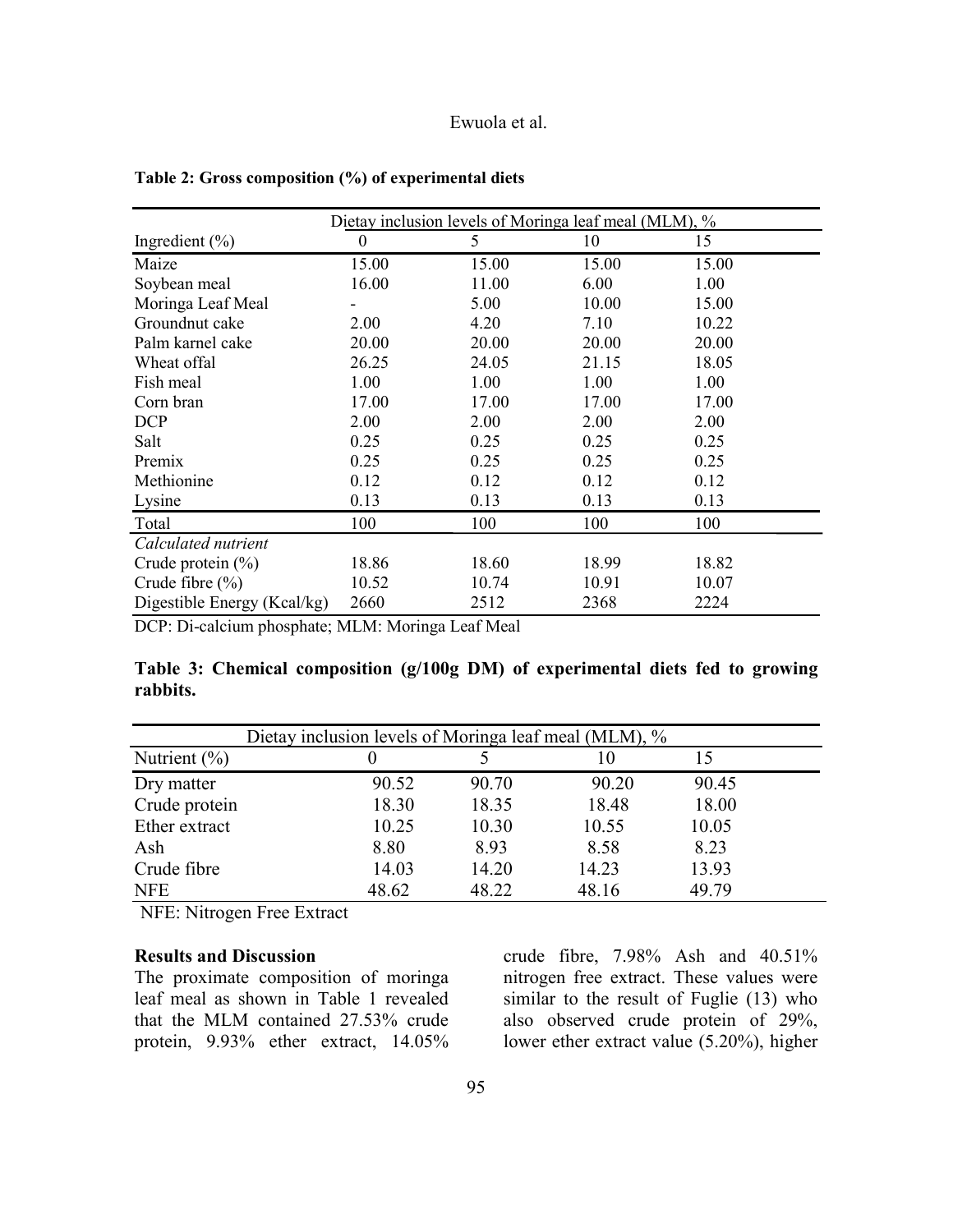crude fibre (19.10%) as compared to result obtained in this study. The growth response of rabbits to varied inclusion levels of MLM in the diets is as shown in Table 4.The final body weight and the daily weight gain of rabbits fed T1 (0% MLM) and T3 (10% MLM) were apparently higher than those fed T2 (5% MLM) and T4 (15% MLM) but the treatment means were not significantly different. The dry matter intake of rabbits fed MLM- based diets was not

significantly different from those that fed control diet. The FCR values of experimental animals were not significantly influenced by the dietary treatments. However, the values apparently increased with increase in the level of MLM in the diets. This may probably be an indication of improper utilization of the diets which was pronounced in rabbits fed 15% as compared to others.

**Table 1: Chemical composition of air dried Moringa leaf meal (MLM).** 

| Nutrient                    | Composition $(\% )$ |
|-----------------------------|---------------------|
| Moisture                    | 9.28                |
| Dry matter                  | 90.72               |
| Crude protein (CP)          | 27.53               |
| Ether Extract (EE)          | 9.93                |
| Crude Fibre (CF)            | 14.05               |
| Ash                         | 7.98                |
| Nitrogen Free Extract (NFE) | 40.51               |

The dry matter intake (DMI) was apparently higher in rabbits fed 10% MLM followed by rabbits fed 5% and 0% MLM, but was lower in rabbits fed 15% MLM, however, the treatment means were not significantly (*P*>0.05) different among the treatments. This trend in feed intake by the rabbits on 10 and 5% MLM may probably be as a result of the fact that leaf meals contain relatively high fibre which tends to increase the total fibre content of the diet and dilute other nutrients. Rabbits eat to meet their energy requirement to sustain rapid growth and development, hence, the increased feed intake. This assertion generally agrees with the findings by other researchers (14, 15). The result, however,

contradicted the findings by Nworgu *et al*. (16) who reported a reduction in feed intake by rabbits on increased forage meal in the diet.

The performances of the growing rabbits fed the various diets were not significantly influenced by the dietary treatments. The apparently low final body weight and the average weight gain of rabbits fed 15% MLM may probably be attributed to low dietary energy of the diet. This result agrees with the findings of (17). The apparently low average daily weight gain in rabbits fed 15% therefore suggests that the MLM diets may probably contain tannin which has been found to affect digestibility and therefore the rate of utilization of dietary nutrients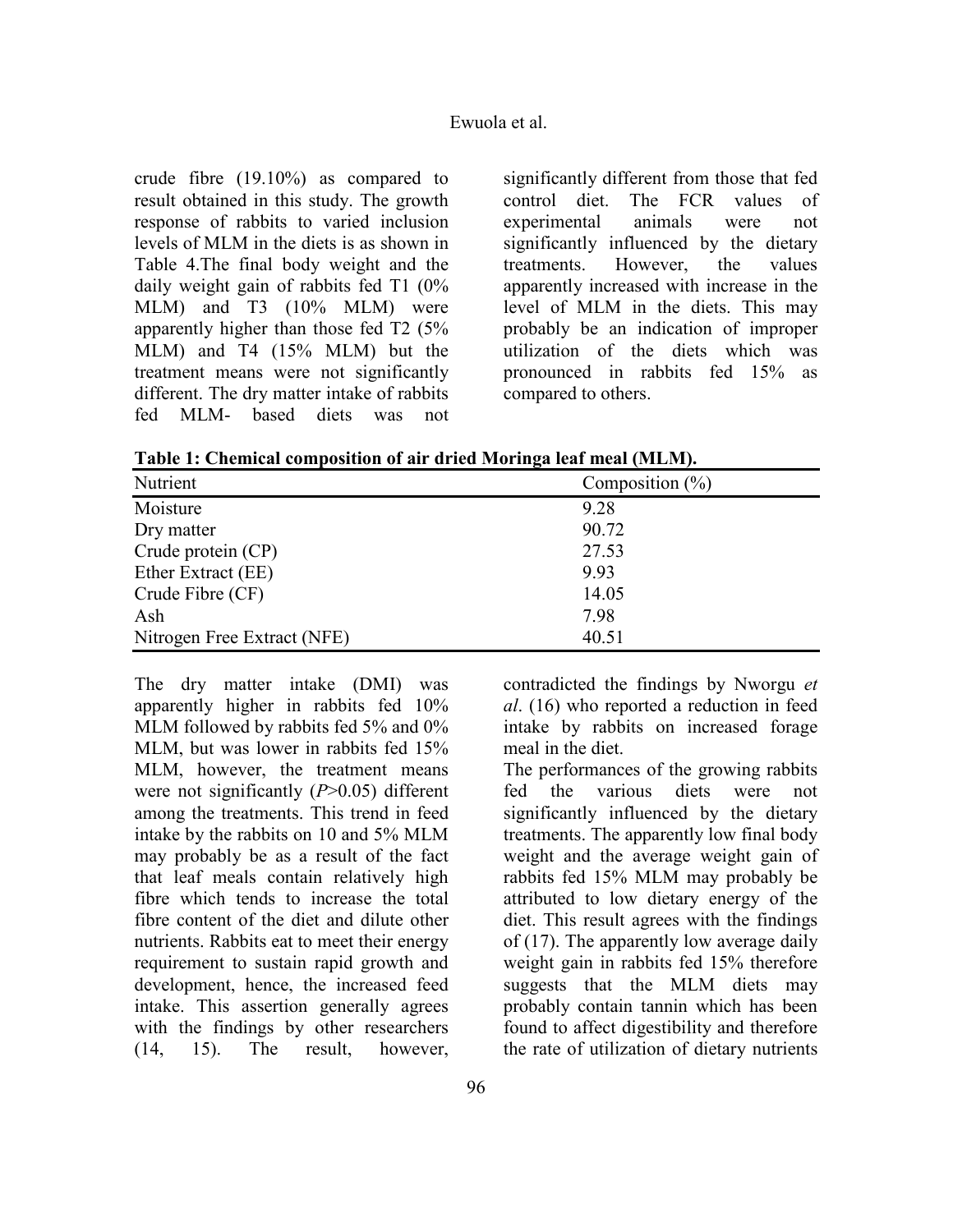in non-ruminant is reduced (18, 19). Also saponin which has been observed to be present in moringa leaves have been reported to cause depression in feed intake (20). The feed conversion ratio of rabbits fed 5%, 10% and 15% MLM that was apparently increased with increasing level of MLM which might have also contributed to the apparently reduced growth rate and weight gain by the rabbits on the MLM-based diets as compared to the control. This implies that the animals on high MLM inclusion levels require more feed to gain a unit weight than those on the control diet. This could be attributed to low dietary energy level in the MLM based diets since the energy level of MLM is lower than the soyabean meal replaced.

**Table 4: Growth indices of growing rabbits fed varied levels of MLM based diet** 

|                                | Dietay levels of Moringa leaf meal (MLM), % |                  |                  |                 |                 |
|--------------------------------|---------------------------------------------|------------------|------------------|-----------------|-----------------|
| Parameters                     |                                             |                  | 10               |                 | SIG             |
| Average initial live wt. $(g)$ | 801                                         | 801              | 801              | 801             |                 |
| Average final body wt. $(g)$   | $1230 \pm 121.8$                            | $1145 \pm 107.9$ | $1210 \pm 111.1$ | $1040 \pm 79.7$ | NS <sup>1</sup> |
| Average wt. gain $(g/day)$     | $6.81 \pm 1.7$                              | $5.41 \pm 2.0$   | $6.49 \pm 1.7$   | $3.79 \pm 2.5$  | <b>NS</b>       |
| DMI(g/day)                     | $98.00 \pm 5.4$                             | $98.17\pm 6.7$   | $100.03 \pm 5.4$ | $94.34 \pm 5.9$ | <b>NS</b>       |
| <b>FCR</b>                     | $10.69 \pm 2.7$                             | $11.94 \pm 3.8$  | $12.35 \pm 3.9$  | $18.37\pm9.5$   | <b>NS</b>       |

NS = Not significantly different (*P>0.05);* SIG = Significance level FCR: Feed Conversion Ratio DMI: Dry Matter Intake

The apparent nutrient digestibility values of rabbits fed varied moringa leaf mealbased diets are shown in Table 5. The crude protein, crude fibre and ether extract were significantly  $(P<0.05)$ influenced by the dietary treatment. Crude protein, crude fibre and ether extract and Ash digestibility were significantly  $(P<0.05)$  higher in rabbits fed MLM based diets than the control rabbits. The least value was recorded in those that fed control diet. The trend observed indicated that the apparent nutrient digestibility of rabbits significantly increased with increase in the level of MLM inclusion in the diets. The significantly higher nutrient digestibility values recorded for rabbits

that the presence of MLM in the diets improved and enhanced nutrient digestibility in the animals which tend to increase with increase in the level of MLM in the diets. This might be due to the fact that MLM was more digestible and therefore improve the digestibility of the total diet in MLM-based diets. Fahey *et al.* (21) reported that moringa is an outstanding indigenous source of highly digestible protein. The nutrient digestibility values of this study are generally higher than the 55.72-64.35% (DM), 26.28-62.48% (CP), 8.40-48.53% (CF) and 65.0-69.00% (EE) reported in earlier studies (22, 23, 24) in the tropics. This observation may be as a result of the

on MLM-based diet was an indication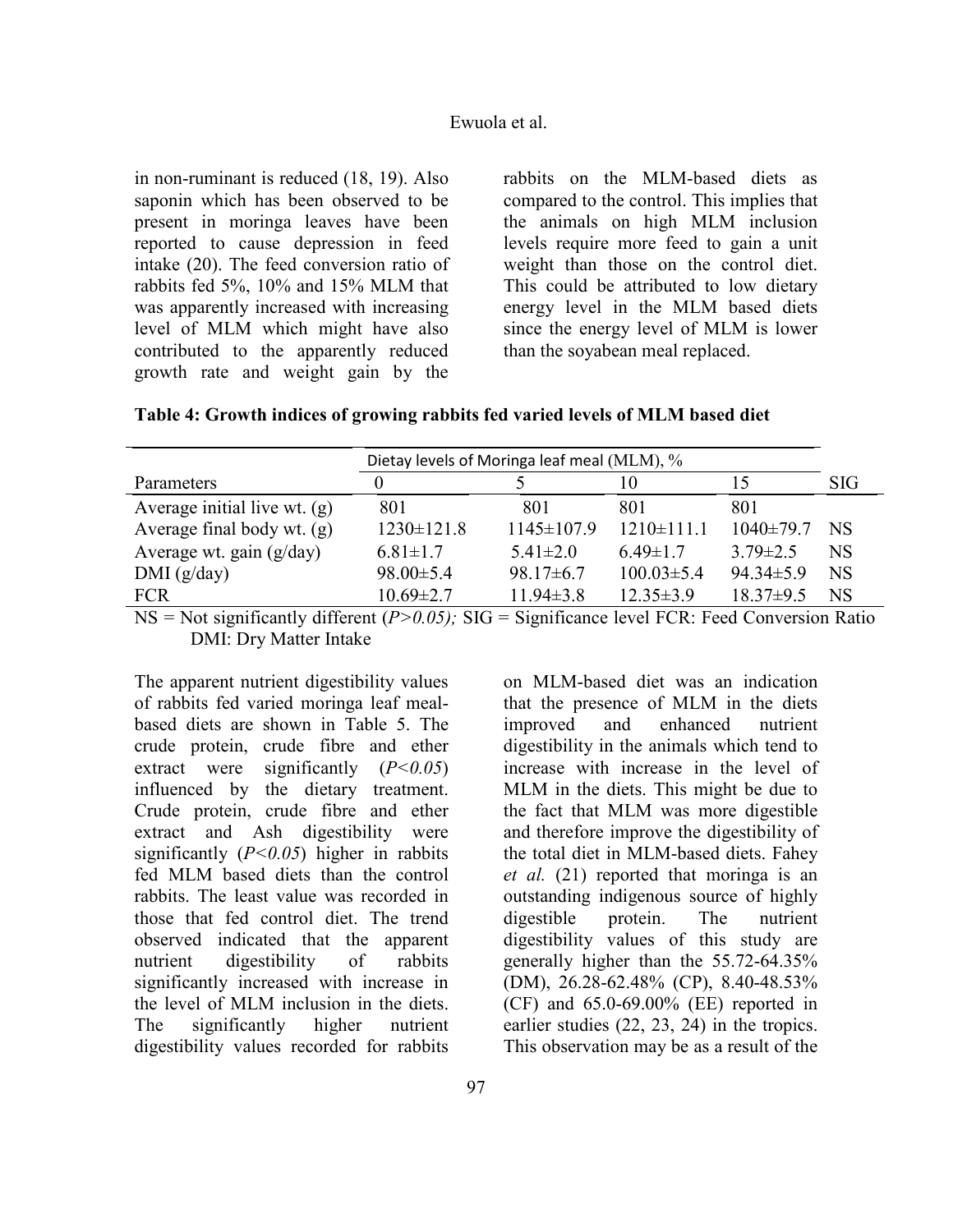highly digestible nature of moringa leaves which shows that it is a promising good feed additive.

# **Table 5: Apparent nutrient digestibility of growing rabbits fed varied levels of moringa leaf meal**

| Dietay inclusion levels of Moringa leaf meal (MLM), % |                               |                                                              |                                                              |                                |              |  |
|-------------------------------------------------------|-------------------------------|--------------------------------------------------------------|--------------------------------------------------------------|--------------------------------|--------------|--|
| Nutrient intake                                       | $\Omega$                      |                                                              |                                                              |                                | Level of Sig |  |
| Crude protein                                         | $86.08 \pm 0.05$ <sup>d</sup> | $88.73 \pm 0.05^{\circ}$ $93.33 \pm 0.13^{\circ}$            |                                                              | 91.09 $\pm$ 0.26 <sup>b</sup>  | $\ast$       |  |
| Ether extract                                         | $86.49 \pm 0.13$ <sup>c</sup> | $87.80 \pm 1.32$ <sup>bc</sup> 92.37 $\pm$ 0.61 <sup>a</sup> |                                                              | 90.32 $\pm$ 0.98 <sup>ab</sup> | $\ast$       |  |
| Ash                                                   | $82.65 \pm 1.11$ <sup>c</sup> | $86.08 \pm 1.04^b$                                           | 90.61 $\pm$ 0.59 <sup>a</sup> 87.93 $\pm$ 0.98 <sup>ab</sup> |                                | $\ast$       |  |
| Crude fibre                                           | $72.89 \pm 1.74$ <sup>d</sup> | $78.29 \pm 0.73$ <sup>c</sup>                                | $88.00 \pm 0.33$ <sup>a</sup>                                | 83.84 $\pm$ 0.54 <sup>b</sup>  | $\ast$       |  |
| <b>NFE</b>                                            | $73.93 \pm 0.04$ <sup>d</sup> | $79.60 \pm 0.24$ <sup>c</sup>                                | $88.54 \pm 0.20^a$                                           | $85.74 \pm 0.31^{\mathrm{b}}$  | $\ast$       |  |

a,b,c,: Means along the same row with different superscripts are significantly ( $P \le 0.05$ ) different. SIG (\*) = Significance level (*P<0.05*) NFE: Nitrogen Free Extract

### **Conclusion and Application**

Based on the results of this study, it can be concluded that

- 1. Moringa leaf meal could be used to improve daily weight gain, and dry matter and crude protein digestibility of rabbits.
- 2. Moringa leaf meal up to 10% in rabbit diet can be considered optimumfor rabbit.

### **References**

- 1. Odunsi, A. A. (2003). Assessment of Lablab (*Lablab purpureus*) leaf meal as a feed ingredient and yolk colouring agent in the diet of layers. *International Journal of Poultry Science*, 2(1): 71-74.
- 2. Guèye, E. F. and Branckaert, R. D. S. (2002). FAO's programme for support to family poultry production. Proccedings of a workshop on poultry as a tool in poverty eradication and promotion of gender equality. Animal

Production and Health Division, FAO, 2012, Rome, Italy.

- 3. Lukefahr, S. D., Hohenboken W. D., Cheeke P. R., Patton N. M. 1983. Doe reproduction and preweaning litter performance of straightbred and crossbred rabbits. *J. Anim. Sci.,* 57, 1090-1099.
- 4. Raharjo T. C.; Cheeke P. R., Patton N. M., Supriyati K. (1986). Evaluation of tropical forages and by – product feeds for rabbit production. 1. Nutrients digestibility and effect of heat treatment. *J. Appl. Rabbits. Res.,* 9 (5), 6-11.
- 5. Vasanthakumar, P., Sharma, K., Sastry, V. R. B. and Kumar, R. (1999). Effect of graded levels of neem (*Azadirachta inidica*) seed kernel cake on carcass characteristics of broiler rabbits. *Asian-Australasian Journal of Animal Science*, 12: 1246-1250.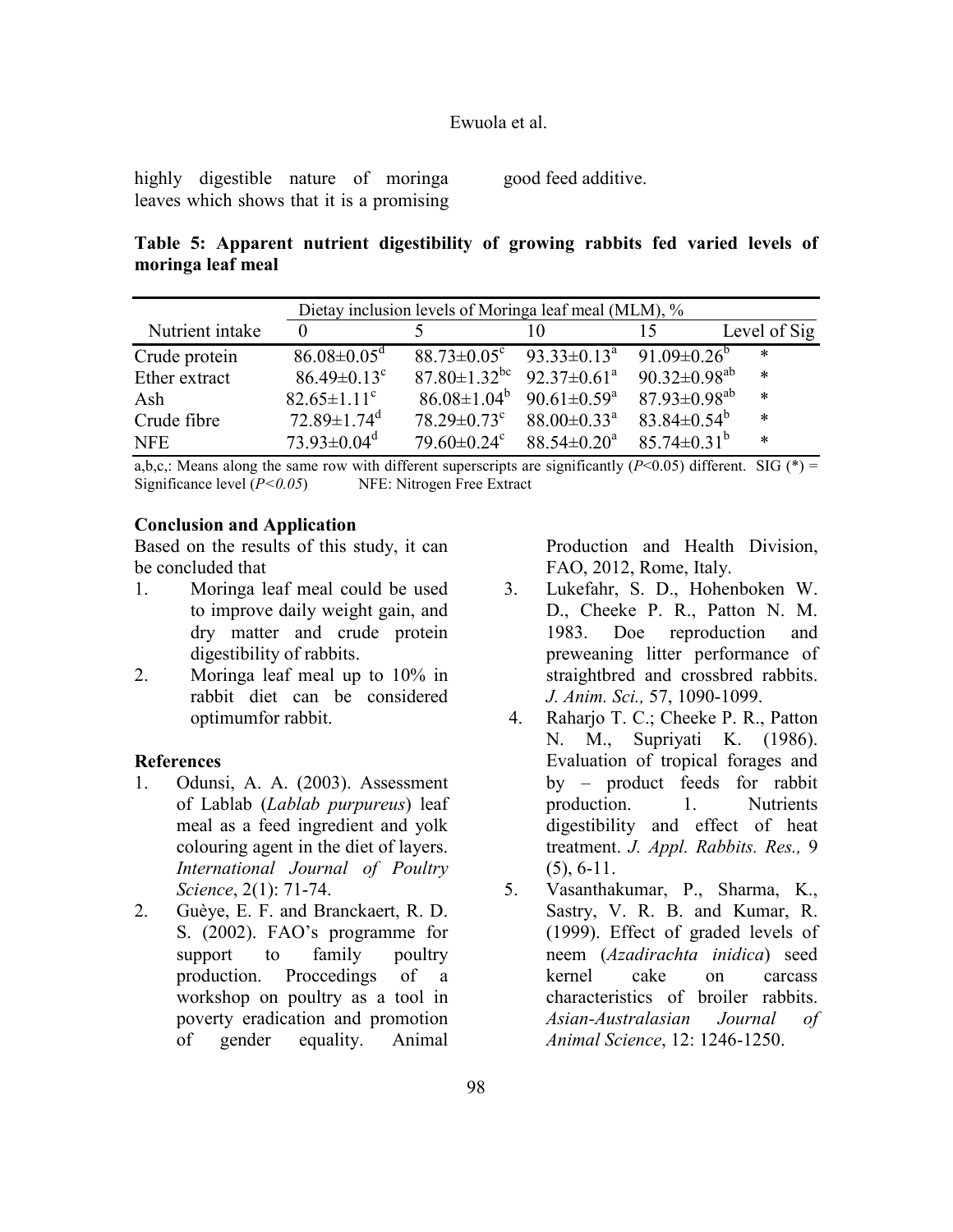- 6. Bhatt, R. S. and Sharma S. R. (2001). Nutrient utilization and growth performance of broiler rabbit fed oat plant meal and tall fescue hay. *Asian-Australasian Journal of Animal Science*, 14: 1228-1232.
- 7. Muriu, J. I., Njoka-Njiri, E. N., Tuitoek, J. N. and Nanua, J. N. (2002). Evaluation of sorghum (*Sorghum bicolor*) as replacement of maize in the diet of growing rabbit (*Oryctolagus cuniculus*). *Asian-Australisian Journal of Animal Science*, 15: 565-569.
- 8. Makker, H. P. S and Becker, K. (1997). Nutrients and anti quality factors in different morphological parts of the *Moringa oleifera*tree. *Journal of Agric. Sci*. (Cambridge), 128:311-322.
- 9. Sarwatt, S. V., Kapange, S. S. and Kakengi, A. M. (2002). Substituting sunflower seed cake with *Moringa oleifera* leaves as supplemental goat feed in Tanzania. *Agro-forestry systems*, 56: 241-247.
- 10. Duke, A. J. (1998). Moringaceae. Handbook of energy crops. Available: Http://www/hort.purdue/edu./newcr op/duke\_energy/moringa. htm. Accessed on 07/06/2011
- 11. AOAC (Association of Official Analytical Chemists) (1990). Official methods of Analysis.  $15<sup>th</sup>$ edition, Washington, D. C.
- 12. SAS Institute Inc. (2003). SAS/STAT User's guide, version 8 for windows. SAS institute Inc.,

SAS campus drive, Cary, North Caroline, USA.

- 13. Fuglie, L.J. (2001). The multiple attributes of Moringa. In: The miracle tree. Dakar, Senegal. pp 161.
- 14. Spreadbury, D. (1978). A study of the protein and Amino Acid requirement of the growing New Zealand White rabbit, with emphasis on lysine and sulphur containing amino acids. *British Journal of Nutrition*. 33:601-613.
- 15. Aduku, A. O., Dim, N. I., Aganga, A. A. (1988). Note on Comparative Evaluation of Palm Kernel Meal, Peanut Meal and Sun Flower Meal in Diets for Weanling Rabbits. *J. Appli Rabbit Res.,* 11 (5):264 – 265.
- 16. Nworgu, F. C., Egbunike, G. N., Abu, O. A., Fapohunda, J. B. and Omole, A. J. (1999). Effects of concentrate and leaf meals on the performance of rabbits. In: Ologhobo, A. D., Egbunke, G. N., Adewumi, M. K., Bamgbose, A. M., Iyayi, E. A. and Adesehinwa, A. O. K. (eds.) *Sustainability of the igerian Livestock Industry in 2000AD*. Proc. 4th Ann. Conf. Anim. Sci. Association of Nigeria (ASAN), 2TA conference center, Ibadan, Nigeria, September 14-16, 1999. pp 150-153.
- 17. Odeyinka, S. M., Oyedele, O. J., Adeleke, T.O. and Odedire, J. A. (2008). Reproductive performance of rabbits fed *moringa oleifera* as a replacement for *Centrosema pubescens*. In: 9th World Rabbit